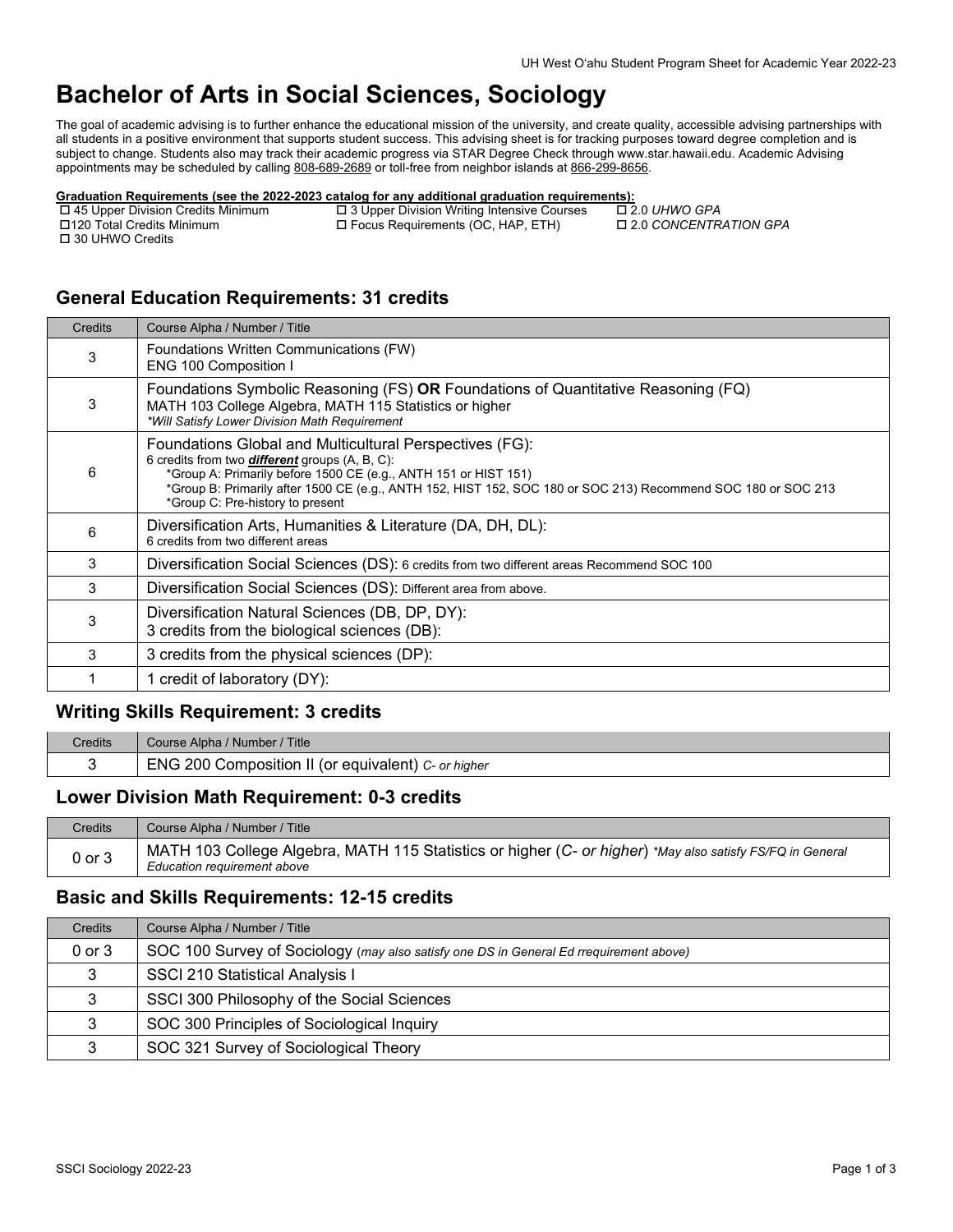#### **Concentration Requirements: 15 credits**

*\*SOC 180 or SOC 213 may also satisfy FGB in General Ed requirement above.*

#### **Choose 15 credits from the following:**

|  | SOC 362 Gender, Culture, and Society            |
|--|-------------------------------------------------|
|  | SOC 355 Death, Dying and Bereavement            |
|  | SOC 354 Survey of Medical Sociology             |
|  | SOC 353 Survey of Sociology of Aging            |
|  | SOC 352 Sociology of Education                  |
|  | SOC 341 Survey of Social Psychology             |
|  | SOC 334 Deviant Behavior                        |
|  | SOC 329 Organizations, Individuals, and Society |
|  | SOC 324 Race and Ethnic Relations               |
|  | SOC 315 Digital Society and Big Data            |
|  | SOC 312 Social Movements                        |
|  | SOC 311 Social Stratification                   |
|  | SOC 309 Sociology of the Body                   |
|  | SOC 213 Sociology of Work                       |
|  | SOC 180 Globalization & Society                 |
|  |                                                 |

 $\blacksquare$ 

SOC 369 Sociology of Men & Masculinities SOC 412 Analysis in Population and Society SOC 413 Analysis in Economy & Society SOC 431 Juvenile Delinquency SOC 450 Small Groups SOC 451 Analysis of Marriage and the Family SOC 456 Peoples of Hawai'i SOC 457 Okinawans Locally & Globally SOC 459 Sociology of Popular Culture SOC 469 Sociology of Sexuality SOC 479 Applied Sociology: CBPR in Health SOC 498 Selected Topics in Sociology SOC 499 Directed Reading and Research

| Credits | Course Alpha / Number / Title |
|---------|-------------------------------|
|         |                               |
|         |                               |
|         |                               |
|         |                               |
|         |                               |

### **Complementary Requirements: 9 credits**

**Nine upper-division credits from ONE additional social sciences area: ANTH, ECED, ECON, POLS, PSY or SCFS**

| Credits | Course Alpha / Number / Title |
|---------|-------------------------------|
|         |                               |
|         |                               |
|         |                               |
|         |                               |

## **Capstone Requirement: 3 credits**

| Credits | Course Alpha / Number / Title                                         |
|---------|-----------------------------------------------------------------------|
|         | WI SSCI 486S Senior Project OR WI SSCI 490S Social Sciences Practicum |

#### **Elective Requirements: 41-47 credits\***

9-15<sup>\*</sup> Upper Division \*See your College Success Advisor to determine how many elective credits are needed.

| Credits | Course Alpha / Number / Title                                                                        |
|---------|------------------------------------------------------------------------------------------------------|
| 3       | Upper Division (300-400 level)                                                                       |
| 3       | Upper Division (300-400 level)                                                                       |
| 3       | Upper Division (300-400 level)                                                                       |
| 3       | Possible Upper Division (300-400 level) if you choose SOC 180 or 213 for your concentration elective |
| 3       | Possible Upper Division (300-400 level) if you choose SOC 180 or 213 for your concentration elective |
| 3       |                                                                                                      |
| 3       |                                                                                                      |
| 3       |                                                                                                      |
| 3       |                                                                                                      |
| 3       |                                                                                                      |
| 3       |                                                                                                      |